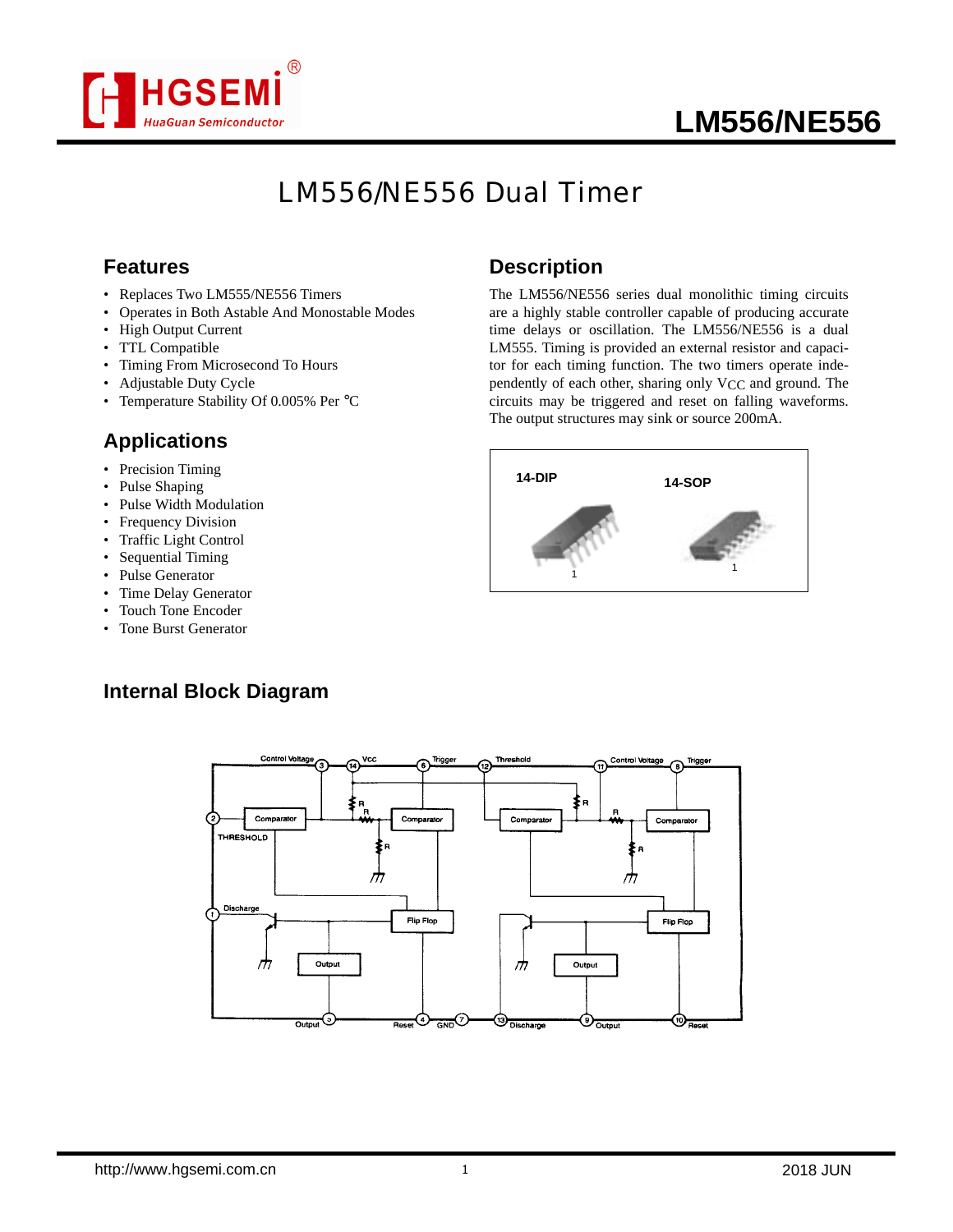

#### **Ordering Information**

| <b>Product Number</b> | Package  | <b>Operating Temperature</b> |
|-----------------------|----------|------------------------------|
| <b>LM556CN</b>        | $14-DIP$ |                              |
| LM556CM               | 14-SOP   | $0 - +70$ °C                 |
| <b>NE556N</b>         | $14-DIP$ |                              |
| <b>NE556M</b>         | 14-SOP   |                              |

#### **Absolute Maximum Ratings (TA = 25**°**C)**

| <b>Parameter</b>                                  | Symbol                      | Value         | Unit |  |
|---------------------------------------------------|-----------------------------|---------------|------|--|
| Supply Voltage                                    | <b>V<sub>CC</sub></b><br>16 |               | V    |  |
| Lead Temperature (soldering 10sec)                | 300<br>TI FAD.              |               | °C   |  |
| Power Dissipation                                 | P <sub>D</sub>              | 600           | mW   |  |
| <b>Operating Temperature Range</b><br>LM556/NE556 | $0 - +70$<br>TOPR           |               | °C   |  |
| Storage Temperature Range                         | TSTG                        | $-65 - + 150$ | °C   |  |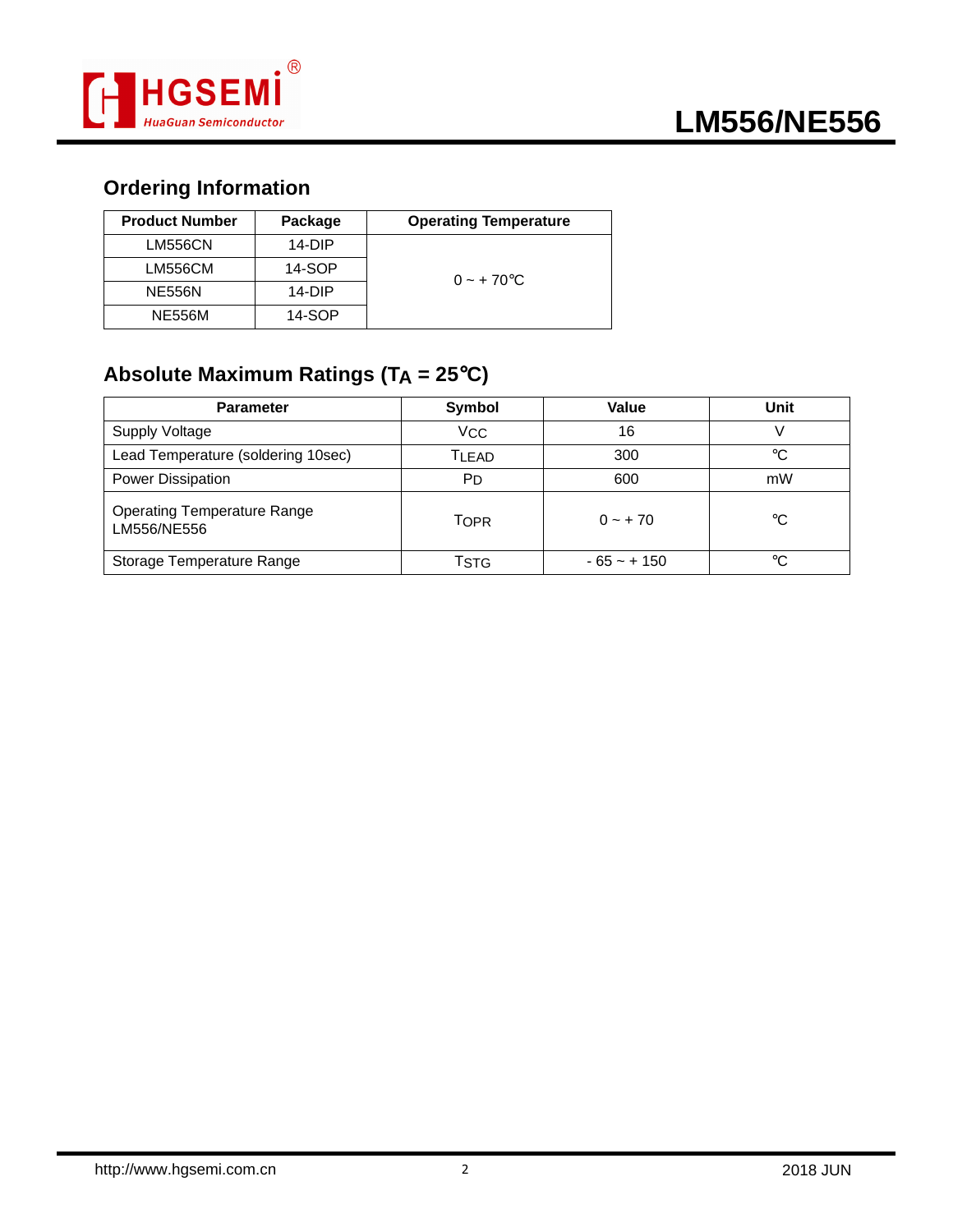

## **LM556/NE556**

#### **Electrical Characteristics**

 $(T_A = 25^{\circ}C, VCC = 5 \sim 15V,$  unless otherwise specified)

| <b>Parameter</b>                                                                                           | <b>Symbol</b>                                                 | <b>Conditions</b>                                                                                                                     | Min.                         | Typ.                                     | Max.                                | <b>Units</b>              |
|------------------------------------------------------------------------------------------------------------|---------------------------------------------------------------|---------------------------------------------------------------------------------------------------------------------------------------|------------------------------|------------------------------------------|-------------------------------------|---------------------------|
| <b>Supply Voltage</b>                                                                                      | <b>V<sub>CC</sub></b>                                         |                                                                                                                                       | 4.5                          |                                          | 16                                  | V                         |
| Supply Current *1(two timers)<br>(low state)                                                               | <b>ICC</b>                                                    | $V_{CC} = 5V$ , $R_L = \infty$<br>$VCC = 15V, RL = \infty$                                                                            | ä,                           | 5<br>16                                  | 12<br>30                            | mA<br>mA                  |
| Timing Error *2(monostable)<br>Initial Accuracy<br>Drift with Temperature<br>Drift with Supply Voltage     | <b>ACCUR</b><br>$\Delta t/\Delta T$<br>Δt/ΔVCC                | $R_A = 2K\Omega$ to 100K $\Omega$<br>$C = 0.1 \mu F$<br>$T = 1.1$ RC                                                                  |                              | 0.75<br>50<br>0.1                        |                                     | $\%$<br>ppm/°C<br>$\%$ /V |
| <b>Control Voltage</b>                                                                                     | <b>V<sub>C</sub></b>                                          | $V_{CC} = 15V$                                                                                                                        | 9.0                          | 10.0                                     | 11.0                                | $\overline{\vee}$         |
|                                                                                                            |                                                               | $V_{CC} = 5V$                                                                                                                         | 2.6                          | 3.33                                     | 4.0                                 | $\overline{\vee}$         |
| <b>Threshold Voltage</b>                                                                                   | <b>V<sub>TH</sub></b>                                         | $V_{CC} = 15V$                                                                                                                        | 8.8                          | 10.0                                     | 11.2                                | $\overline{\vee}$         |
|                                                                                                            |                                                               | $VCC = 5V$                                                                                                                            | 2.4                          | 3.33                                     | 4.2                                 | V                         |
| Threshold Current*3                                                                                        | ITH                                                           |                                                                                                                                       | $\blacksquare$               | 30                                       | 250                                 | nA                        |
| Trigger Voltage                                                                                            | <b>VTR</b>                                                    | $V_{CC} = 15V$                                                                                                                        | 4.5                          | 5.0                                      | 5.6                                 | V                         |
|                                                                                                            |                                                               | $V_{CC} = 5V$                                                                                                                         | 1.1                          | 1.6                                      | 2.2                                 | V                         |
| <b>Trigger Current</b>                                                                                     | <b>ITR</b>                                                    | $VTR = 0V$                                                                                                                            | $\blacksquare$               | 0.01                                     | 2.0                                 | μA                        |
| Reset Voltage*5                                                                                            | <b>VRST</b>                                                   | $\blacksquare$                                                                                                                        | 0.4                          | 0.6                                      | 1.0                                 | $\vee$                    |
| <b>Reset Current</b>                                                                                       | <b>IRST</b>                                                   |                                                                                                                                       | $\blacksquare$               | 0.03                                     | 0.6                                 | mA                        |
| Low Output Voltage                                                                                         | VOL                                                           | $VCC = 15V$<br>$ISINK = 10mA$<br>$IsINK = 50mA$<br>$ISINK = 100mA$<br>$ISINK = 200mA$<br>$VCC = 5V$<br>$ISINK = 8mA$<br>$ISINK = 5mA$ | ÷,                           | 0.1<br>0.4<br>2.0<br>2.5<br>0.25<br>0.15 | 0.25<br>0.75<br>3.2<br>0.35<br>0.25 | $\vee$<br>$\vee$          |
| <b>High Output Voltage</b>                                                                                 | <b>VOH</b>                                                    | $VCC = 15V$<br><b>ISOURCE = 200mA</b><br><b>ISOURCE = 100mA</b><br>$VCC = 5V$                                                         | 12.75                        | 12.5<br>13.3                             |                                     | V                         |
|                                                                                                            |                                                               | $ISOURCE = 100mA$                                                                                                                     | 2.75                         | 3.3                                      |                                     | V                         |
| Rise Time of Output                                                                                        | t <sub>R</sub>                                                |                                                                                                                                       | $\qquad \qquad \blacksquare$ | 100                                      | 300                                 | ns                        |
| Fall Time of Output                                                                                        | tF                                                            |                                                                                                                                       | $\blacksquare$               | 100                                      | 300                                 | ns                        |
| Discharge Leakage Current                                                                                  | <b>ILKG</b>                                                   | ä,                                                                                                                                    | ä,                           | 10                                       | 100                                 | nA                        |
| Matching Characteristics*4<br>Initial Accuracy<br>Drift with Temperature<br>Drfit with Supply Voltage      | <b>ACCUR</b><br>$\Delta t/\Delta T$<br>$\Delta t/\Delta V$ CC |                                                                                                                                       |                              | 1.0<br>10<br>0.2                         | 2.0<br>0.5                          | %<br>ppm/°C<br>$\%$ /V    |
| Timing Error (astable)*2<br>Initial Accuracy<br><b>Drift with Temperature</b><br>Drift with Supply Voltage | <b>ACCUR</b><br>$\Delta t/\Delta T$<br>$\Delta t/\Delta V$ cc | $V_{CC} = 15V$<br>$RA, RB = 1K\Omega$ to $100K\Omega$<br>$C = 0.1 \mu F$                                                              |                              | 2.25<br>150<br>0.3                       |                                     | $\%$<br>ppm/°C<br>$\%$ /V |

**Notes:**

\*1. Supply current when output is high is typically 1.0mA less at  $V_{CC} = 5V$ 

 $*2$ . Tested at V<sub>CC</sub> = 5V and V<sub>CC</sub> = 15V

\*3. This will determine the maximum value of RA + RB for 15V operation.

The maximum total R =  $20M\Omega$ , and for 5V operation the maximum total R = 6.6M $\Omega$ .

\*4. Matching characteristics refer to the difference between performance characteristics of each timer section in the monostable mode.

\*5. As reset voltage lowers, timing is inhibited and then the output goes low.